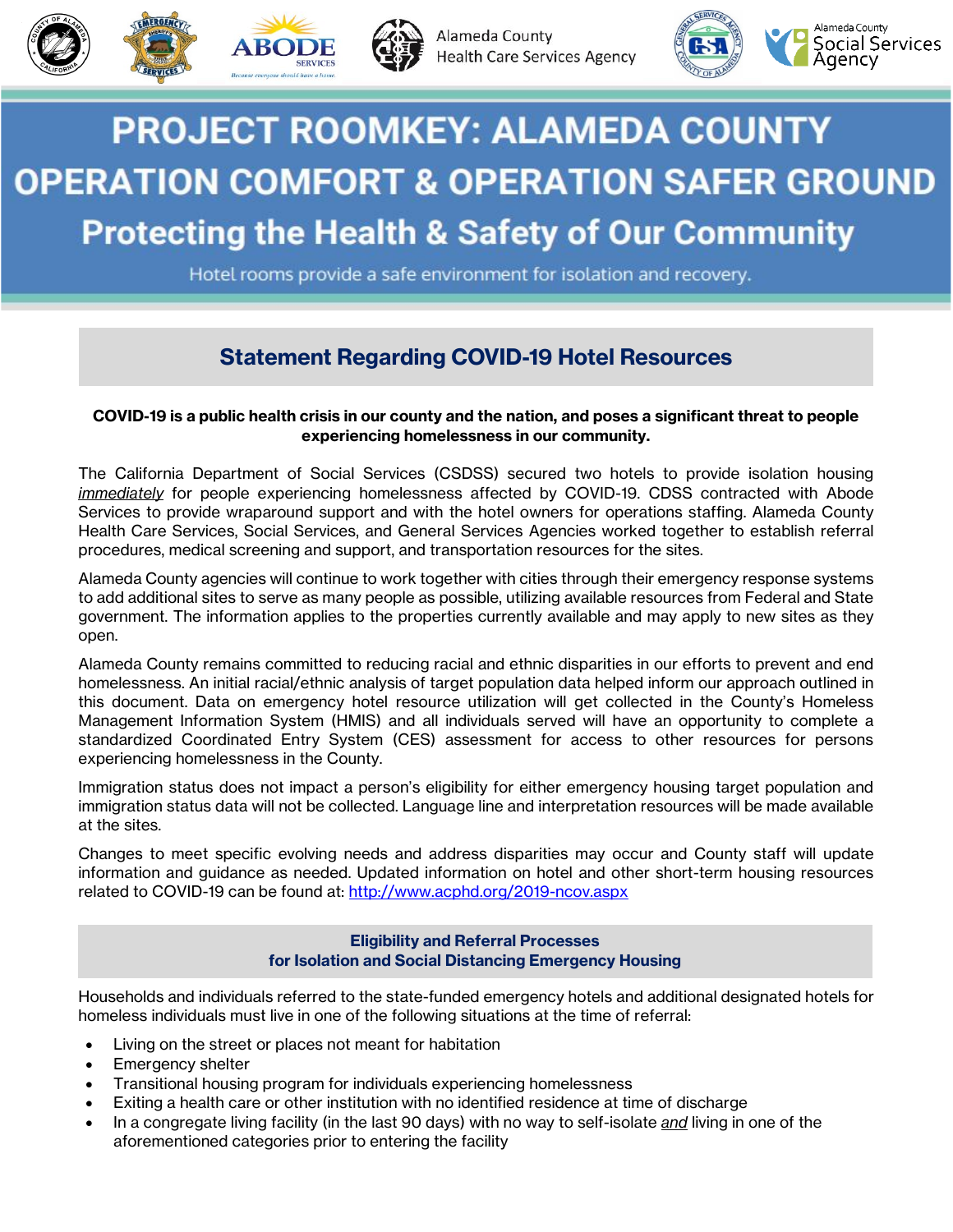#### **Individuals referred must fall into one of two target population groups: 1) COVID+/Presumptive Infection; or 2) High Risk**

The State hotels beds and any additional county beds for homeless individuals will prioritize households and individuals in the first group for available hotel and emergency beds and will shift target population plans based on evolving information about housing needs for the first group.

### **The following page contains additional information about the two target population groups.**

### **Population #1: COVID-19+/Presumptive Category (Operation Comfort)**

The first target population for emergency isolation and quarantine housing includes homeless people (defined above) who test positive for COVID-19, present with symptoms and signs consistent with a possible COVID-19 infection, or who have had verified contact with a person with a known COVID-19 infection. Referrals for this target population come from a list of approved referral agencies including hospitals, acute care facilities, clinics, emergency shelters and homeless outreach teams throughout the county. The list of approved agencies can be found at<http://www.acphd.org/media/562754/list-of-approved-referral-agencies.pdf>

If you represent an agency not on the list of referral agencies and you have a client or know of a homeless person that falls into one of the categories above, please contact one of the referring agencies in your area or contact Alameda County Health Care for the Homeless (HCH) Monday to Friday from 9 am – 4 pm at: (510) 891-8950 or covidachch@acgov.org

#### **Please note that individuals must meet the definition of "homeless" given above to meet eligibility criteria. People living doubled up or in overcrowded living situations do not qualify for these rooms.**

Prior to acceptance into emergency housing resources, referred persons in this target will get screened by a medical triage clinician. If the clinician determines they meet eligibility criteria and medical appropriateness for the site, then designated staff will arrange for safe transportation of the eligible person to the designated site.

People in this population housed in emergency housing will be discharged from these sites within three days of the end of their defined period of isolation or quarantine, and will return to their previous living situation unless another option has been made available. Upon admission to emergency housing, individuals will receive notification regarding their estimated length of stay. Referring agencies are strongly encouraged to hold available housing slots for individuals to return to at the end of their isolation or quarantine period.

#### **Population #2: Homeless and High Risk (Safer Ground)**

To the extent space remains available, social distancing and safe emergency housing resources with private accommodations will be utilized for homeless persons not in target population #1 who are at high risk of developing acute disease or complications from COVID-19 exposure due to personal risk factors and their current living situation. Alameda County currently defines this group as persons over the age of 65 and/or persons with a variety of specific health conditions including certain heart, lung, blood, neurologic disorders, pregnancy and other conditions. Persons eligible for rooms in this target population get identified by the Health Care Services Agency through a review of Homeless Management Information System (HMIS) and health care data. These lists will result in targeted outreach to shelters, service providers, and regional housing resource centers (HRCs).

### **The initial list of individuals prioritized for this target population has already been generated from available data and is in use by Alameda County Health Care Services (HCSA) agency staff members. HCSA staff are putting public alert notifications in HMIS for clients in this target population.**

As a result, no direct emergency housing referrals for this population will be accepted at this time. Individuals and providers working with homeless individuals should link individuals to other existing resources through Alameda County's Coordinated Entry System (CES). Updated information on making CES referrals can be found at:<https://everyonehome.org/main/>